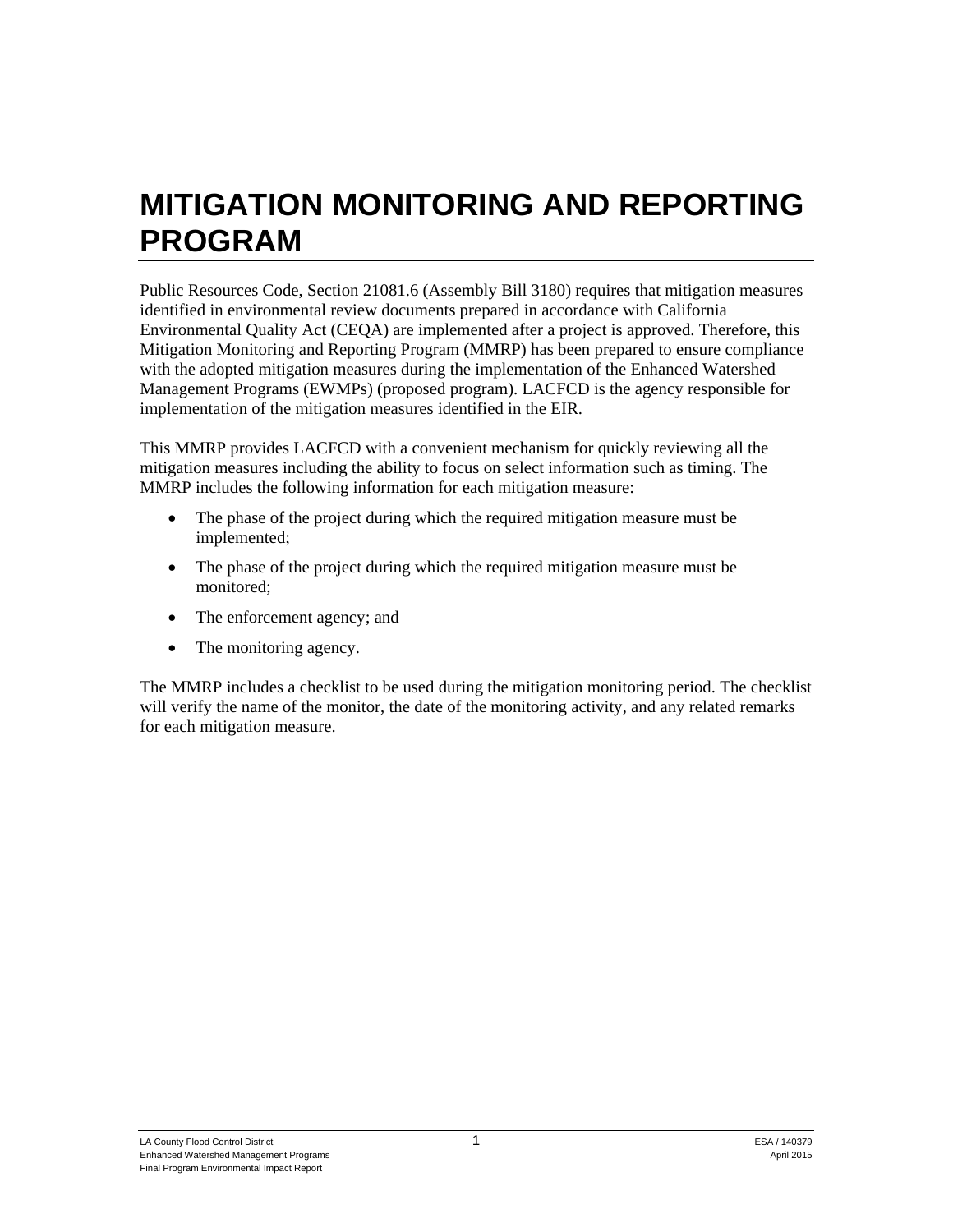| <b>Mitigation Monitoring and Reporting Program</b>                                                                                                                                                                                                                                                                                                                                                                                                                                                                                                                                                                                                                                                                                                                                                                                                                                                  |                                            |                                                           |                                                                                  |                                                                                                |                                      |      |  |  |
|-----------------------------------------------------------------------------------------------------------------------------------------------------------------------------------------------------------------------------------------------------------------------------------------------------------------------------------------------------------------------------------------------------------------------------------------------------------------------------------------------------------------------------------------------------------------------------------------------------------------------------------------------------------------------------------------------------------------------------------------------------------------------------------------------------------------------------------------------------------------------------------------------------|--------------------------------------------|-----------------------------------------------------------|----------------------------------------------------------------------------------|------------------------------------------------------------------------------------------------|--------------------------------------|------|--|--|
|                                                                                                                                                                                                                                                                                                                                                                                                                                                                                                                                                                                                                                                                                                                                                                                                                                                                                                     | Implementation                             |                                                           | <b>Enforcement</b>                                                               | Level of                                                                                       | <b>Verification of</b><br>Compliance |      |  |  |
| <b>Mitigation Measure</b>                                                                                                                                                                                                                                                                                                                                                                                                                                                                                                                                                                                                                                                                                                                                                                                                                                                                           | <b>Phase</b>                               | <b>Monitoring Phase</b>                                   | Agency                                                                           | <b>Significance After</b><br><b>Mitigation</b>                                                 | <b>Initial</b>                       | Date |  |  |
| <b>Aesthetics</b>                                                                                                                                                                                                                                                                                                                                                                                                                                                                                                                                                                                                                                                                                                                                                                                                                                                                                   |                                            |                                                           |                                                                                  |                                                                                                |                                      |      |  |  |
| AES-1: Aboveground structures shall be designed to be consistent with local<br>zoning codes and applicable design guidelines and to minimize features that<br>contrast with neighboring development.                                                                                                                                                                                                                                                                                                                                                                                                                                                                                                                                                                                                                                                                                                | Final Plans and<br>Specifications          | Final Plans and<br>Specifications;<br>Operation           | Los Angeles County<br><b>Flood Control District</b><br>or Implementing<br>Agency | Less than significant                                                                          |                                      |      |  |  |
| AES-2: Implementing agencies shall develop BMP maintenance plans that are<br>approved concurrently with each structural BMP approval. The maintenance<br>plans must include measures to ensure functionality of the structural BMPs for<br>the life of the BMP. These plans may include general maintenance guidelines<br>that apply to a number of smaller distributed BMPs.                                                                                                                                                                                                                                                                                                                                                                                                                                                                                                                       | Final Plans and<br>Specifications          | Final Plans and<br>Specifications;<br>Operation           | Los Angeles County<br><b>Flood Control District</b><br>or Implementing<br>Agency | Less than significant                                                                          |                                      |      |  |  |
| <b>Air Quality</b>                                                                                                                                                                                                                                                                                                                                                                                                                                                                                                                                                                                                                                                                                                                                                                                                                                                                                  |                                            |                                                           |                                                                                  |                                                                                                |                                      |      |  |  |
| AIR-1: Implementing agencies shall require for large Regional or Centralized<br>BMPs the use of low-emission equipment meeting Tier II emissions standards at<br>a minimum and Tier III and IV emissions standards where available as CARB-<br>required emissions technologies become readily available to contractors in the<br>region.                                                                                                                                                                                                                                                                                                                                                                                                                                                                                                                                                            | Final Plans and<br>Specifications          | Final Plans and<br>Specifications;<br>Operation           | Los Angeles County<br><b>Flood Control District</b><br>or Implementing<br>Agency | Significant and<br>unavoidable for<br>construction; less<br>than significant for<br>operations |                                      |      |  |  |
| AIR-2: For large construction efforts that may result in significant air emissions,<br>implementing agencies shall encourage contractors to use lower-emission<br>equipment through the bidding process where appropriate.                                                                                                                                                                                                                                                                                                                                                                                                                                                                                                                                                                                                                                                                          | Final Plans and<br>Specifications          | Final Plans and<br>Specifications; During<br>Construction | Los Angeles County<br><b>Flood Control District</b><br>or Implementing<br>Agency | Significant and<br>unavoidable for<br>construction; less<br>than significant for<br>operations |                                      |      |  |  |
| AIR-3: For large construction efforts associated with Regional or Centralized<br>BMPs, implementing agencies shall conduct a project-specific LST analysis<br>where necessary to determine local health impacts to neighboring land uses.<br>Where it is determined that construction emissions would exceed the applicable<br>LSTs or the most stringent applicable federal or state ambient air quality<br>standards, the structural BMP project shall reduce its daily construction intensity<br>(e.g., reducing the amount of equipment used daily, reducing the amount of soil<br>graded/excavated daily) to a level where the structural BMP project's<br>construction emissions would no longer exceed SCAQMD's LSTs or result in<br>pollutant emissions that would cause or contribute to an exceedance of the most<br>stringent applicable federal or state ambient air quality standards. | Final Plans and<br>Specifications          | <b>During Construction</b>                                | Los Angeles County<br><b>Flood Control District</b><br>or Implementing<br>Agency | Less than significant                                                                          |                                      |      |  |  |
| AIR-4: During planning of structural BMPs, implementing agencies shall assess<br>the potential for nuisance odors to affect a substantial number of people. BMPs<br>that minimize odors shall be considered the priority when in close proximity to<br>sensitive receptors.                                                                                                                                                                                                                                                                                                                                                                                                                                                                                                                                                                                                                         | Prior to Final Plans<br>and Specifications | Final Plans and<br>Specifications                         | Los Angeles County<br><b>Flood Control District</b><br>or Implementing<br>Agency | Less than significant                                                                          |                                      |      |  |  |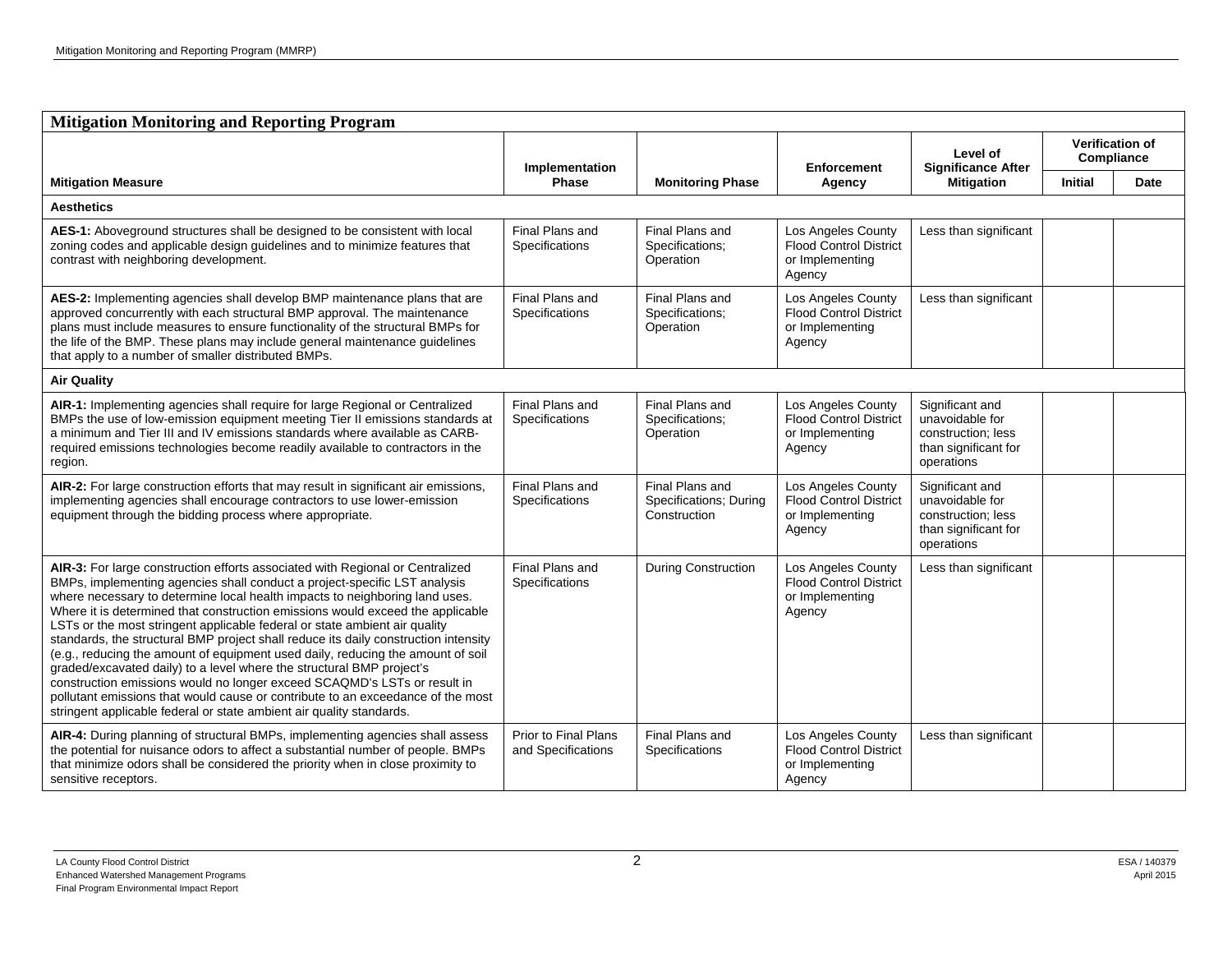| <b>Mitigation Monitoring and Reporting Program</b>                                                                                                                                                                                                                                                                                                                                                                                                                                                                                                                                                                                                                                                                                                                                                                                                                |                                                 |                                   |                                                                                  |                                                            |                                      |  |  |
|-------------------------------------------------------------------------------------------------------------------------------------------------------------------------------------------------------------------------------------------------------------------------------------------------------------------------------------------------------------------------------------------------------------------------------------------------------------------------------------------------------------------------------------------------------------------------------------------------------------------------------------------------------------------------------------------------------------------------------------------------------------------------------------------------------------------------------------------------------------------|-------------------------------------------------|-----------------------------------|----------------------------------------------------------------------------------|------------------------------------------------------------|--------------------------------------|--|--|
| <b>Mitigation Measure</b>                                                                                                                                                                                                                                                                                                                                                                                                                                                                                                                                                                                                                                                                                                                                                                                                                                         | Implementation<br>Phase                         | <b>Monitoring Phase</b>           | <b>Enforcement</b><br>Agency                                                     | Level of<br><b>Significance After</b><br><b>Mitigation</b> | <b>Verification of</b><br>Compliance |  |  |
| <b>Biological Resources</b>                                                                                                                                                                                                                                                                                                                                                                                                                                                                                                                                                                                                                                                                                                                                                                                                                                       |                                                 |                                   |                                                                                  |                                                            |                                      |  |  |
| BIO-1: Prior to approving a Regional or Centralized BMP, the Permittee shall<br>conduct an evaluation of the suitability of the BMP location. Appropriate BMP<br>sites should avoid impacting large areas of native habitats including upland<br>woodlands and riparian forests that support sensitive species to the extent<br>feasible. The evaluation shall include an assessment of potential downstream<br>impacts resulting from flow diversions.                                                                                                                                                                                                                                                                                                                                                                                                           | Prior to Final Plans<br>and Specifications      | Final Plans and<br>Specifications | Los Angeles County<br>Flood Control District<br>or Implementing<br>Agency        | Less than significant                                      |                                      |  |  |
| BIO-2: Prior to ground disturbing activities in areas that could support sensitive<br>biological resources, a habitat assessment shall be conducted by a qualified<br>biologist to determine the potential for special-status wildlife species to occur<br>within affected areas, including areas directly or indirectly impacted by<br>construction or operation of the BMPs.                                                                                                                                                                                                                                                                                                                                                                                                                                                                                    | Prior to Ground<br><b>Disturbing Activities</b> | Pre-Construction                  | Los Angeles County<br><b>Flood Control District</b><br>or Implementing<br>Agency | Less than significant                                      |                                      |  |  |
| BIO-3: If a special-status wildlife species is determined to be present or<br>potentially present within the limits of construction activities, a qualified biologist<br>shall conduct pre-construction surveys of proposed work zones and within an<br>appropriately sized buffer around each area as determined by a qualified<br>biologist within 14 days prior to ground disturbing activities. Any potential habitat<br>capable of supporting a special-status wildlife species shall be flagged for<br>avoidance if feasible.                                                                                                                                                                                                                                                                                                                               | Prior to Ground<br><b>Disturbing Activities</b> | Pre-Construction                  | Los Angeles County<br><b>Flood Control District</b><br>or Implementing<br>Agency | Less than significant                                      |                                      |  |  |
| BIO-4: If avoidance of special-status species or sensitive habitats that could<br>support special-status species (including, but not limited to, critical habitat,<br>riparian habitat, and jurisdictional wetlands/waters) is not feasible, the Permittee<br>shall consult with the appropriate regulating agency (USACE/USFWS or CDFW)<br>to determine a strategy for compliance with the Endangered Species Act,<br>California Fish and Game Code, and other regulations protecting special-status<br>species and sensitive habitats. The Permittee shall identify appropriate impact<br>minimization measures and compensation for permanent impacts to sensitive<br>habitats and species in consultation with regulatory agencies. Construction of<br>the project will not begin until the appropriate permits from the regulatory<br>agencies are approved. | Final Plans and<br>Specifications               | Final Plans and<br>Specifications | Los Angeles County<br><b>Flood Control District</b><br>or Implementing<br>Agency | Less than significant                                      |                                      |  |  |
| BIO-5: If construction and vegetation removal is proposed between February 1<br>and August 31, a qualified biologist shall conduct a pre-construction survey for<br>breeding and nesting birds and raptors within 500-feet of the construction limits<br>to determine and map the location and extent of breeding birds that could be<br>affected by the project. Active nest sites located during the pre-construction<br>surveys shall be avoided until the adults and young are no longer reliant on the<br>nest site for survival as determined by a qualified biologist.                                                                                                                                                                                                                                                                                     | Pre-Construction                                | During Construction               | Los Angeles County<br><b>Flood Control District</b><br>or Implementing<br>Agency | Less than significant                                      |                                      |  |  |
| BIO-6: All construction areas, staging areas, and right-of-ways shall be staked,<br>flagged, fenced, or otherwise clearly delineated to restrict the limits of<br>construction to the minimum necessary near areas that may support special-<br>status wildlife species as determined by a qualified biologist.                                                                                                                                                                                                                                                                                                                                                                                                                                                                                                                                                   | Pre-Construction                                | During Construction               | Los Angeles County<br><b>Flood Control District</b><br>or Implementing<br>Agency | Less than significant                                      |                                      |  |  |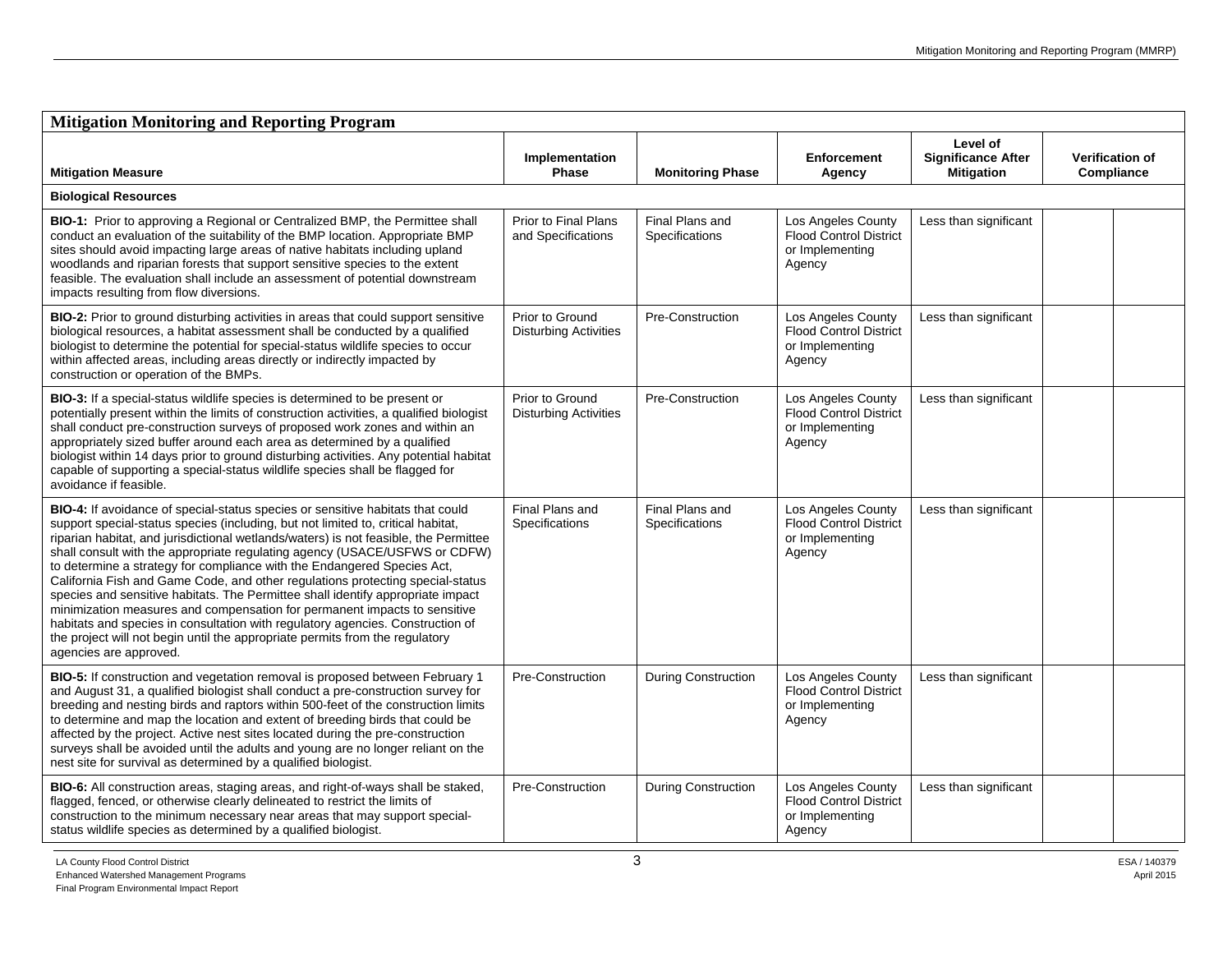| <b>Mitigation Monitoring and Reporting Program</b>                                                                                                                                                                                                                                                                                                                                                                                                                                                                                                                                                                                                                                                                                                                                                                                                                                                                                           |                                   |                                   |                                                                                  |                                                            |                                      |  |  |
|----------------------------------------------------------------------------------------------------------------------------------------------------------------------------------------------------------------------------------------------------------------------------------------------------------------------------------------------------------------------------------------------------------------------------------------------------------------------------------------------------------------------------------------------------------------------------------------------------------------------------------------------------------------------------------------------------------------------------------------------------------------------------------------------------------------------------------------------------------------------------------------------------------------------------------------------|-----------------------------------|-----------------------------------|----------------------------------------------------------------------------------|------------------------------------------------------------|--------------------------------------|--|--|
| <b>Mitigation Measure</b>                                                                                                                                                                                                                                                                                                                                                                                                                                                                                                                                                                                                                                                                                                                                                                                                                                                                                                                    | Implementation<br>Phase           | <b>Monitoring Phase</b>           | <b>Enforcement</b><br>Agency                                                     | Level of<br><b>Significance After</b><br><b>Mitigation</b> | <b>Verification of</b><br>Compliance |  |  |
| BIO-7: Prior to construction in areas that could support special status plants, a<br>qualified botanist shall conduct a pre-construction floristic inventory and focused<br>rare plant survey of project areas to determine and map the location and extent<br>of special-status plant species populations within disturbance areas. This survey<br>shall occur during the typical blooming periods of special-status plants with the<br>potential to occur. The plant survey shall follow the CDFW Protocols for<br>Surveying and Evaluating Impacts to Special Status Native Plant Populations<br>and Natural Communities (November 24, 2009).                                                                                                                                                                                                                                                                                             | Pre-Construction                  | Pre-Construction                  | Los Angeles County<br><b>Flood Control District</b><br>or Implementing<br>Agency | Less than significant                                      |                                      |  |  |
| BIO-8: If temporary construction-related impacts to special-status plant<br>populations are identified within a disturbance area, the implementing agencies<br>shall prepare and implement a special-status species salvage and replanting<br>plan. The salvage and replanting plan shall include measures to salvage,<br>replant, and monitor the disturbance area until native vegetation is re-<br>established under the direction of CDFW and USFWS.                                                                                                                                                                                                                                                                                                                                                                                                                                                                                     | Pre-Construction                  | During Construction;<br>Operation | Los Angeles County<br><b>Flood Control District</b><br>or Implementing<br>Agency | Less than significant                                      |                                      |  |  |
| <b>BIO-9:</b> Prior to construction, a qualified wetland delineator shall be retained to<br>conduct a formal wetland delineation in areas where potential jurisdictional<br>resources (i.e., wetlands or drainages) subject to the jurisdiction of USACE,<br>RWQCB, and CDFW, may be affected by the project. If jurisdictional resources<br>are identified in the EWMP area and would be directly or indirectly impacted by<br>individual projects, the qualified wetland delineator shall prepare a jurisdictional<br>delineation report suitable for submittal to USACE, RWQCB, and CDFW for<br>purposes of obtaining the appropriate permits. Habitat mitigation and<br>compensation requirements shall be implemented prior to construction in<br>accordance with Mitigation Measure BIO-4.                                                                                                                                             | Pre-Construction                  | Pre-Construction                  | Los Angeles County<br><b>Flood Control District</b><br>or Implementing<br>Agency | Less than significant                                      |                                      |  |  |
| <b>BIO-10:</b> Oak trees and other protected trees shall be avoided to the extent<br>feasible. If trees may be impacted by project construction, a certified arborist<br>shall conduct a tree inventory of the construction impact area. If any oak trees or<br>other protected trees will be impacted by BMP construction, the implementing<br>agency shall obtain any required County or City permits.                                                                                                                                                                                                                                                                                                                                                                                                                                                                                                                                     | Pre-Construction                  | <b>During Construction</b>        | Los Angeles County<br><b>Flood Control District</b><br>or Implementing<br>Agency | Less than significant                                      |                                      |  |  |
| <b>Cultural Resources</b>                                                                                                                                                                                                                                                                                                                                                                                                                                                                                                                                                                                                                                                                                                                                                                                                                                                                                                                    |                                   |                                   |                                                                                  |                                                            |                                      |  |  |
| CUL-1: For individual EWMP projects that could impact buildings or structures<br>(including infrastructure) 45 years old or older, implementing agencies shall<br>ensure that a historic built environment survey is conducted or supervised by a<br>qualified historian or architectural historian meeting the Secretary of the Interior's<br>Professional Qualification Standards for Architectural History. Historic built<br>environment resources shall be evaluated for their eligibility for listing in the<br>CRHR or local register prior to the implementing agency's approval of project<br>plans. If eligible resources that would be considered historical resources under<br>CEQA are identified, demolition or substantial alteration of such resources shall<br>be avoided. If avoidance is determined to be infeasible, the implementing<br>agency shall require the preparation of a treatment plan to include, but not be | Final Plans and<br>Specifications | <b>During Construction</b>        | Los Angeles County<br><b>Flood Control District</b><br>or Implementing<br>Agency | Less than significant                                      |                                      |  |  |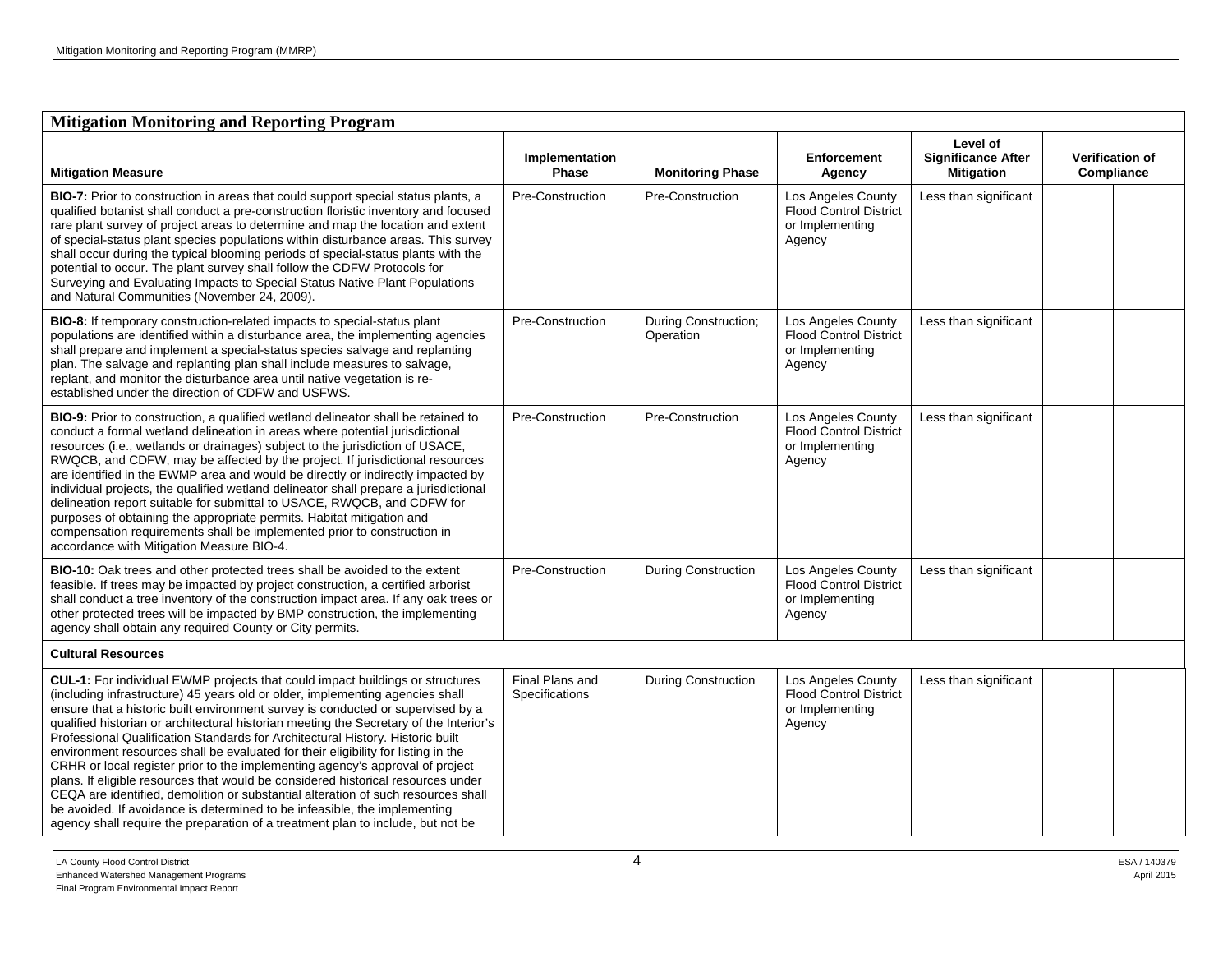| <b>Mitigation Monitoring and Reporting Program</b>                                                                                                                                                                                                                                                                                                                                                                                                                                                                                                                                                                                                                                                                                                                                                                                                                                                                                                                                                                                                                                                                                                                                                                                                                                                                                                                                                                                                                                                                                                                                                                                                                                                                                                                                                                                                                                                                                                                                                                                                                                                                                                                                                                                                                                                                                                                                                                                                                                                                                                                                                                                                                                                                                                                                                                                                                                                                    |                                                |                                                |                                                                                  |                                                            |                                      |  |  |
|-----------------------------------------------------------------------------------------------------------------------------------------------------------------------------------------------------------------------------------------------------------------------------------------------------------------------------------------------------------------------------------------------------------------------------------------------------------------------------------------------------------------------------------------------------------------------------------------------------------------------------------------------------------------------------------------------------------------------------------------------------------------------------------------------------------------------------------------------------------------------------------------------------------------------------------------------------------------------------------------------------------------------------------------------------------------------------------------------------------------------------------------------------------------------------------------------------------------------------------------------------------------------------------------------------------------------------------------------------------------------------------------------------------------------------------------------------------------------------------------------------------------------------------------------------------------------------------------------------------------------------------------------------------------------------------------------------------------------------------------------------------------------------------------------------------------------------------------------------------------------------------------------------------------------------------------------------------------------------------------------------------------------------------------------------------------------------------------------------------------------------------------------------------------------------------------------------------------------------------------------------------------------------------------------------------------------------------------------------------------------------------------------------------------------------------------------------------------------------------------------------------------------------------------------------------------------------------------------------------------------------------------------------------------------------------------------------------------------------------------------------------------------------------------------------------------------------------------------------------------------------------------------------------------------|------------------------------------------------|------------------------------------------------|----------------------------------------------------------------------------------|------------------------------------------------------------|--------------------------------------|--|--|
| <b>Mitigation Measure</b>                                                                                                                                                                                                                                                                                                                                                                                                                                                                                                                                                                                                                                                                                                                                                                                                                                                                                                                                                                                                                                                                                                                                                                                                                                                                                                                                                                                                                                                                                                                                                                                                                                                                                                                                                                                                                                                                                                                                                                                                                                                                                                                                                                                                                                                                                                                                                                                                                                                                                                                                                                                                                                                                                                                                                                                                                                                                                             | Implementation<br><b>Phase</b>                 | <b>Monitoring Phase</b>                        | <b>Enforcement</b><br>Agency                                                     | Level of<br><b>Significance After</b><br><b>Mitigation</b> | <b>Verification of</b><br>Compliance |  |  |
| limited to, photo-documentation and public interpretation of the resource. The<br>plan will be submitted to the implementing agency for review and approval prior<br>to implementation.                                                                                                                                                                                                                                                                                                                                                                                                                                                                                                                                                                                                                                                                                                                                                                                                                                                                                                                                                                                                                                                                                                                                                                                                                                                                                                                                                                                                                                                                                                                                                                                                                                                                                                                                                                                                                                                                                                                                                                                                                                                                                                                                                                                                                                                                                                                                                                                                                                                                                                                                                                                                                                                                                                                               |                                                |                                                |                                                                                  |                                                            |                                      |  |  |
| CUL-2: Implementing agencies shall ensure that individual EWMP projects that<br>require ground disturbance shall be subject to a Phase I cultural resources<br>inventory on a project-specific basis prior to the implementing agency's approval<br>of project plans. The study shall be conducted or supervised by a qualified<br>archaeologist, defined as an archaeologist meeting the Secretary of the Interior's<br>Professional Qualifications Standards for Archaeology, and shall be conducted<br>in consultation with the local Native American representatives expressing<br>interest. The cultural resources inventory shall include a cultural resources<br>records search to be conducted at the South Central Coastal Information Center;<br>scoping with the NAHC and with interested Native Americans identified by the<br>NAHC; a pedestrian archaeological survey where deemed appropriate by the<br>qualified archaeologist; and formal recordation of all identified archaeological<br>resources on California Department of Parks and Recreation 523 forms and<br>significance evaluation of such resources presented in a technical report<br>following the guidelines in Archaeological Resource Management Reports<br>(ARMR): Recommended Contents and Format, Department of Parks and<br>Recreation, Office of Historic Preservation, State of California, 1990.<br>If potentially significant archaeological resources are encountered during the<br>survey, the implementing agency shall require that the resources are evaluated<br>by the qualified archaeologist for their eligibility for listing in the CRHR and for<br>significance as a historical resource or unique archaeological resource per<br>CEQA Guidelines Section 15064.5. Recommendations shall be made for<br>treatment of these resources if found to be significant, in consultation with the<br>implementing agency and the appropriate Native American groups for prehistoric<br>resources. Per CEQA Guidelines Section 15126.4(b)(3), preservation in place<br>shall be the preferred manner of mitigation to avoid impacts to archaeological<br>resources qualifying as historical resources. Methods of avoidance may include,<br>but shall not be limited to, project re-route or re-design, project cancellation, or<br>identification of protection measures such as capping or fencing. Consistent with<br>CEQA Guidelines Section 15126.4(b)(3)(C), if it is demonstrated that resources<br>cannot be avoided, the qualified archaeologist shall develop additional treatment<br>measures, which may include data recovery or other appropriate measures, in<br>consultation with the implementing agency, and any local Native American<br>representatives expressing interest in prehistoric or tribal resources. If an<br>archaeological site does not qualify as an historical resource but meets the | Final Plans and<br>Specifications              | <b>During Construction</b>                     | Los Angeles County<br><b>Flood Control District</b><br>or Implementing<br>Agency | Less than significant                                      |                                      |  |  |
| criteria for a unique archaeological resource as defined in Section 21083.2, then<br>the site shall be treated in accordance with the provisions of Section 21083.2.                                                                                                                                                                                                                                                                                                                                                                                                                                                                                                                                                                                                                                                                                                                                                                                                                                                                                                                                                                                                                                                                                                                                                                                                                                                                                                                                                                                                                                                                                                                                                                                                                                                                                                                                                                                                                                                                                                                                                                                                                                                                                                                                                                                                                                                                                                                                                                                                                                                                                                                                                                                                                                                                                                                                                  |                                                |                                                |                                                                                  |                                                            |                                      |  |  |
| <b>CUL-3:</b> The implementing agency shall retain archaeological monitors during<br>ground-disturbing activities that have the potential to impact archaeological<br>resources qualifying as historical resources or unique archaeological resources,<br>as determined by a qualified archaeologist in consultation with the implementing                                                                                                                                                                                                                                                                                                                                                                                                                                                                                                                                                                                                                                                                                                                                                                                                                                                                                                                                                                                                                                                                                                                                                                                                                                                                                                                                                                                                                                                                                                                                                                                                                                                                                                                                                                                                                                                                                                                                                                                                                                                                                                                                                                                                                                                                                                                                                                                                                                                                                                                                                                            | During Ground-<br><b>Disturbing Activities</b> | During Ground-<br><b>Disturbing Activities</b> | Los Angeles County<br><b>Flood Control District</b><br>or Implementing<br>Agency | Less than significant                                      |                                      |  |  |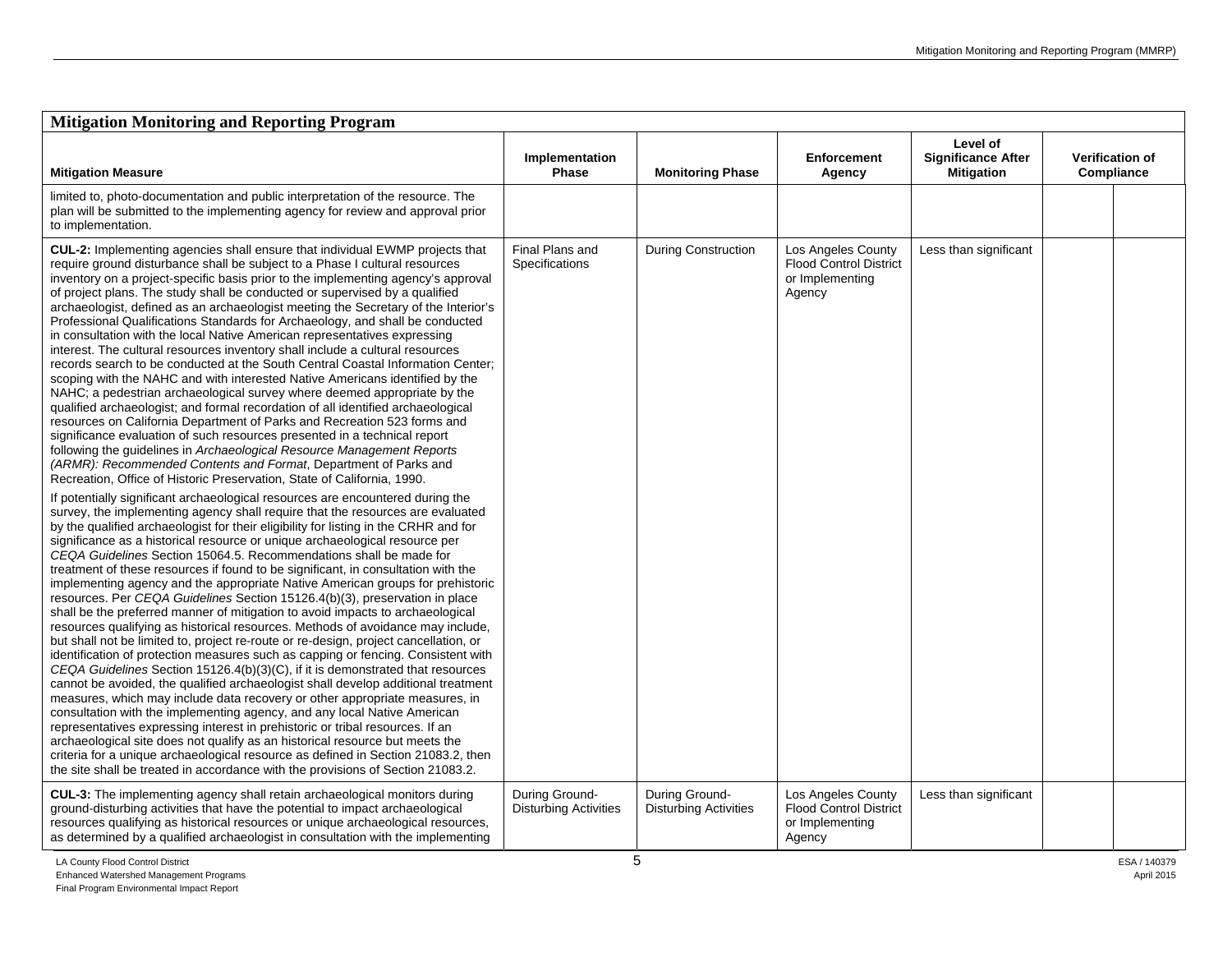| <b>Mitigation Monitoring and Reporting Program</b>                                                                                                                                                                                                                                                                                                                                                                                                                                                                                                                                                                                                                                                                                                                                                                                                                                                                                                                                                                                                                                                                                                                                                                                                                                                                                                                                                                                                                                                                                                                                                                                                  |                                   |                                                           |                                                                                  |                                                            |                                      |  |  |
|-----------------------------------------------------------------------------------------------------------------------------------------------------------------------------------------------------------------------------------------------------------------------------------------------------------------------------------------------------------------------------------------------------------------------------------------------------------------------------------------------------------------------------------------------------------------------------------------------------------------------------------------------------------------------------------------------------------------------------------------------------------------------------------------------------------------------------------------------------------------------------------------------------------------------------------------------------------------------------------------------------------------------------------------------------------------------------------------------------------------------------------------------------------------------------------------------------------------------------------------------------------------------------------------------------------------------------------------------------------------------------------------------------------------------------------------------------------------------------------------------------------------------------------------------------------------------------------------------------------------------------------------------------|-----------------------------------|-----------------------------------------------------------|----------------------------------------------------------------------------------|------------------------------------------------------------|--------------------------------------|--|--|
| <b>Mitigation Measure</b>                                                                                                                                                                                                                                                                                                                                                                                                                                                                                                                                                                                                                                                                                                                                                                                                                                                                                                                                                                                                                                                                                                                                                                                                                                                                                                                                                                                                                                                                                                                                                                                                                           | Implementation<br>Phase           | <b>Monitoring Phase</b>                                   | <b>Enforcement</b><br>Agency                                                     | Level of<br><b>Significance After</b><br><b>Mitigation</b> | <b>Verification of</b><br>Compliance |  |  |
| agency, and any local Native American representatives expressing interest in<br>the project. Native American monitors shall be retained for projects that have a<br>high potential to impact sensitive Native American resources, as determined by<br>the implementing agency in coordination with the qualified archaeologist.                                                                                                                                                                                                                                                                                                                                                                                                                                                                                                                                                                                                                                                                                                                                                                                                                                                                                                                                                                                                                                                                                                                                                                                                                                                                                                                     |                                   |                                                           |                                                                                  |                                                            |                                      |  |  |
| <b>CUL-4:</b> During project-level construction, should subsurface archaeological<br>resources be discovered, all activity in the vicinity of the find shall stop and a<br>qualified archaeologist shall be contacted to assess the significance of the find<br>according to CEQA Guidelines Section 15064.5. If any find is determined to be<br>significant, the archaeologist shall determine, in consultation with the<br>implementing agency and any local Native American groups expressing interest,<br>appropriate avoidance measures or other appropriate mitigation. Per CEQA<br>Guidelines Section 15126.4(b)(3), preservation in place shall be the preferred<br>means to avoid impacts to archaeological resources qualifying as historical<br>resources. Methods of avoidance may include, but shall not be limited to, project<br>re-route or re-design, project cancellation, or identification of protection<br>measures such as capping or fencing. Consistent with CEQA Guidelines Section<br>15126.4(b)(3)(C), if it is demonstrated that resources cannot be avoided, the<br>qualified archaeologist shall develop additional treatment measures, such as<br>data recovery or other appropriate measures, in consultation with the<br>implementing agency and any local Native American representatives expressing<br>interest in prehistoric or tribal resources. If an archaeological site does not<br>qualify as an historical resource but meets the criteria for a unique<br>archaeological resource as defined in Section 21083.2, then the site shall be<br>treated in accordance with the provisions of Section 21083.2 | <b>During Construction</b>        | <b>During Construction</b>                                | Los Angeles County<br><b>Flood Control District</b><br>or Implementing<br>Agency | Less than significant                                      |                                      |  |  |
| CUL-5: For individual structural BMP projects that require ground disturbance,<br>the implementing agency shall evaluate the sensitivity of the project site for<br>paleontological resources. If deemed necessary, the implementing agency shall<br>retain a qualified paleontologist to evaluate the project and provide<br>recommendations regarding additional work, potentially including testing or<br>construction monitoring.                                                                                                                                                                                                                                                                                                                                                                                                                                                                                                                                                                                                                                                                                                                                                                                                                                                                                                                                                                                                                                                                                                                                                                                                               | Final Plans and<br>Specifications | Final Plans and<br>Specifications; During<br>Construction | Los Angeles County<br><b>Flood Control District</b><br>or Implementing<br>Agency | Less than significant                                      |                                      |  |  |
| CUL-6: In the event that paleontological resources are discovered during<br>construction, the implementing agency shall notify a qualified paleontologist. The<br>paleontologist will evaluate the potential resource, assess the significance of the<br>find, and recommend further actions to protect the resource.                                                                                                                                                                                                                                                                                                                                                                                                                                                                                                                                                                                                                                                                                                                                                                                                                                                                                                                                                                                                                                                                                                                                                                                                                                                                                                                               | <b>During Construction</b>        | <b>During Construction</b>                                | Los Angeles County<br><b>Flood Control District</b><br>or Implementing<br>Agency | Less than significant                                      |                                      |  |  |
| CUL-7: The implementing agency shall require that, if human remains are<br>uncovered during project construction, work in the vicinity of the find shall cease<br>and the County Coroner shall be contacted to evaluate the remains, following<br>the procedures and protocols set forth in Section 15064.5 (e)(1) of the CEQA<br>Guidelines. If the County Coroner determines that the remains are Native<br>American, the Coroner will contact the Native American Heritage Commission, in<br>accordance with Health and Safety Code Section 7050.5, subdivision (c), and<br>Public Resources Code 5097.98 (as amended by AB 2641). The NAHC will then                                                                                                                                                                                                                                                                                                                                                                                                                                                                                                                                                                                                                                                                                                                                                                                                                                                                                                                                                                                            | <b>During Construction</b>        | <b>During Construction</b>                                | Los Angeles County<br><b>Flood Control District</b><br>or Implementing<br>Agency | Less than significant                                      |                                      |  |  |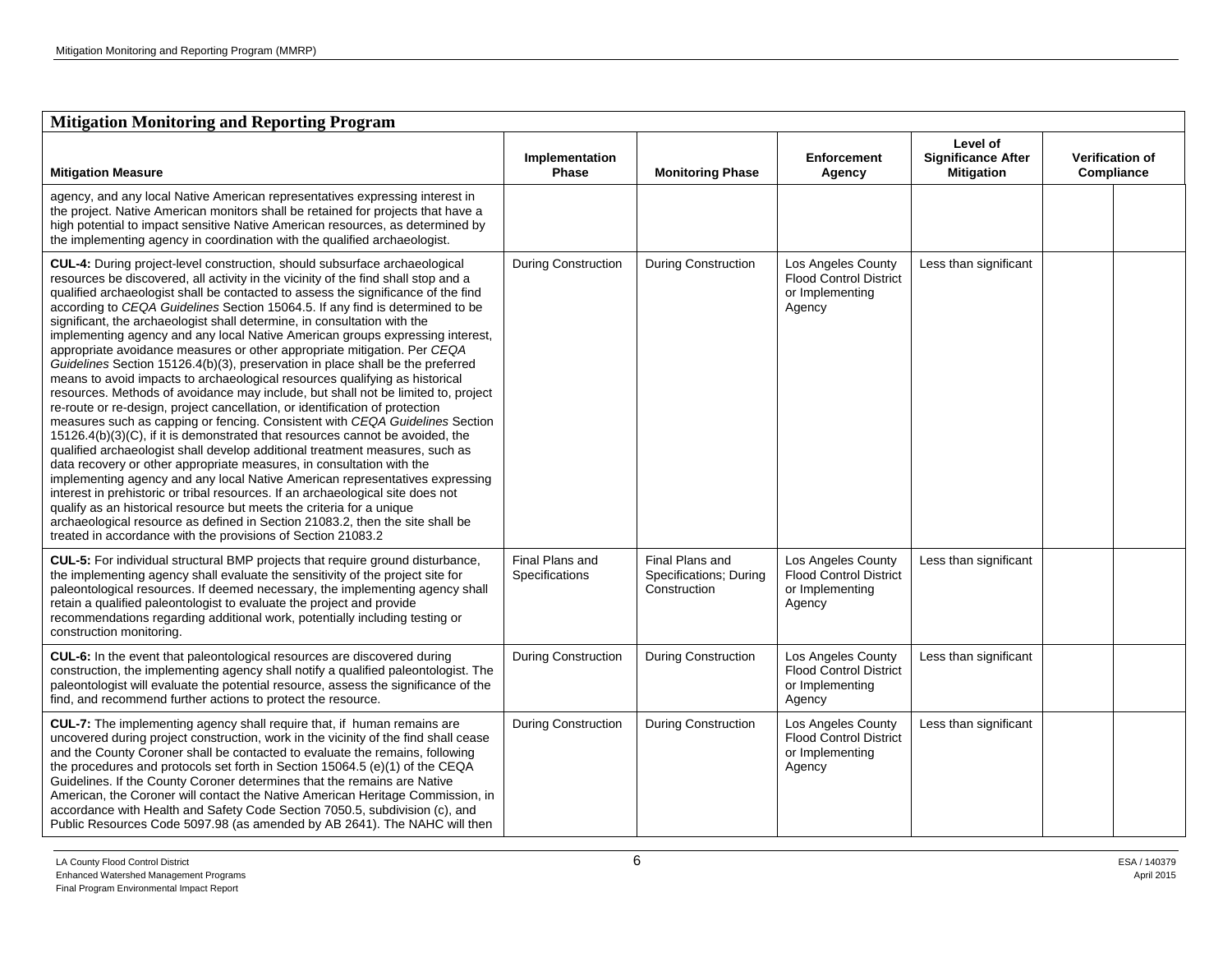| <b>Mitigation Monitoring and Reporting Program</b>                                                                                                                                                                                                                                                                                                                                                                                                                                                                                                                                                                                                                                                                                                                                                                                                                                                                                                                                                                                                                                                                                                                                                                                                                                                                                                                                                                         |                                                                 |                                                                       |                                                                                  |                                                            |                                      |  |  |
|----------------------------------------------------------------------------------------------------------------------------------------------------------------------------------------------------------------------------------------------------------------------------------------------------------------------------------------------------------------------------------------------------------------------------------------------------------------------------------------------------------------------------------------------------------------------------------------------------------------------------------------------------------------------------------------------------------------------------------------------------------------------------------------------------------------------------------------------------------------------------------------------------------------------------------------------------------------------------------------------------------------------------------------------------------------------------------------------------------------------------------------------------------------------------------------------------------------------------------------------------------------------------------------------------------------------------------------------------------------------------------------------------------------------------|-----------------------------------------------------------------|-----------------------------------------------------------------------|----------------------------------------------------------------------------------|------------------------------------------------------------|--------------------------------------|--|--|
| <b>Mitigation Measure</b>                                                                                                                                                                                                                                                                                                                                                                                                                                                                                                                                                                                                                                                                                                                                                                                                                                                                                                                                                                                                                                                                                                                                                                                                                                                                                                                                                                                                  | Implementation<br>Phase                                         | <b>Monitoring Phase</b>                                               | <b>Enforcement</b><br>Agency                                                     | Level of<br><b>Significance After</b><br><b>Mitigation</b> | <b>Verification of</b><br>Compliance |  |  |
| designate a Most Likely Descendant of the deceased Native American, who will<br>engage in consultation to determine the disposition of the remains.                                                                                                                                                                                                                                                                                                                                                                                                                                                                                                                                                                                                                                                                                                                                                                                                                                                                                                                                                                                                                                                                                                                                                                                                                                                                        |                                                                 |                                                                       |                                                                                  |                                                            |                                      |  |  |
| <b>Geological and Mineral Resources</b>                                                                                                                                                                                                                                                                                                                                                                                                                                                                                                                                                                                                                                                                                                                                                                                                                                                                                                                                                                                                                                                                                                                                                                                                                                                                                                                                                                                    |                                                                 |                                                                       |                                                                                  |                                                            |                                      |  |  |
| GEO-1: Prior to approval of infiltration BMPs, implementing agencies shall<br>conduct a geotechnical investigation of each infiltration BMP site to evaluate<br>infiltration suitability. If infiltration rates are sufficient to accommodate an<br>infiltration BMP, the geotechnical investigation shall recommend design<br>measures necessary to prevent excessive lateral spreading that could<br>destabilize neighboring structures. Implementing agencies shall implement these<br>measures in project designs                                                                                                                                                                                                                                                                                                                                                                                                                                                                                                                                                                                                                                                                                                                                                                                                                                                                                                      | Final Plans and<br>Specifications                               | Final Plans and<br><b>Specifications</b>                              | Los Angeles County<br><b>Flood Control District</b><br>or Implementing<br>Agency | Less than significant                                      |                                      |  |  |
| GEO-2: Prior to installing BMPs designed to recharge local groundwater<br>supplies, the Implementing Agency shall notify local groundwater managers<br>including the Upper Los Angeles River Area Water Master, the Water<br>Replenishment District of Southern California, or the San Gabriel Water Master<br>as well as local water producers such as local municipalities and water<br>companies. The Implementing Agency shall coordinate BMP siting efforts with<br>groundwater managers and producers to mitigate high groundwater levels while<br>increasing local water supplies.                                                                                                                                                                                                                                                                                                                                                                                                                                                                                                                                                                                                                                                                                                                                                                                                                                  | Final Plans and<br>Specifications; prior<br>to BMP Installation | Final Plans and<br>Specification; prior to<br><b>BMP</b> Installation | Los Angeles County<br><b>Flood Control District</b><br>or Implementing<br>Agency | Less than significant                                      |                                      |  |  |
| <b>Hazards and Hazardous Materials</b>                                                                                                                                                                                                                                                                                                                                                                                                                                                                                                                                                                                                                                                                                                                                                                                                                                                                                                                                                                                                                                                                                                                                                                                                                                                                                                                                                                                     |                                                                 |                                                                       |                                                                                  |                                                            |                                      |  |  |
| HAZ-1: Implementing agencies shall prepare and implement maintenance<br>practices that include periodic removal and replacement of surface soils and<br>media that may accumulate constituents that could result in further migration of<br>constituents to sub-soils and groundwater. A BMP Maintenance Plan shall be<br>prepared by Implementing Agencies upon approval of the individual BMP<br>projects that identifies the frequency and procedures for removal and/or<br>replacement of accumulated debris, surface soils and/or media (to depth where<br>constituent concentrations do not represent a hazardous conditions and/or have<br>the potential to migrate further and impact groundwater) to avoid accumulation of<br>hazardous concentrations and the potential to migrate further to sub-soils and<br>groundwater. The Maintenance Plan shall include vector control requirements.<br>The BMP Maintenance Plan may consist of a general maintenance guideline<br>that applies to several types of smaller distributed BMPs. For smaller distributed<br>BMPs on private property, these plans may consist of a maintenance covenant<br>that includes requirements to avoid the accumulation of hazardous<br>concentrations in these BMPs that may impact underlying sub-soils and<br>groundwater. Structural BMPs shall be designed to prevent migration of<br>constituents that may impact groundwater. | Final Plans and<br>Specifications                               | Final Plans and<br>Specifications:<br>Operation                       | Los Angeles County<br><b>Flood Control District</b><br>or Implementing<br>Agency | Less than significant                                      |                                      |  |  |
| HAZ-2: Prior to the initiation of any construction requiring ground-disturbing<br>activities in areas where hazardous material use or management may have<br>occurred, the implementing agencies shall complete a Phase I Environmental                                                                                                                                                                                                                                                                                                                                                                                                                                                                                                                                                                                                                                                                                                                                                                                                                                                                                                                                                                                                                                                                                                                                                                                    | <b>Prior to Construction</b>                                    | <b>Prior to Construction</b>                                          | Los Angeles County<br><b>Flood Control District</b><br>or Implementing<br>Agency | Less than significant                                      |                                      |  |  |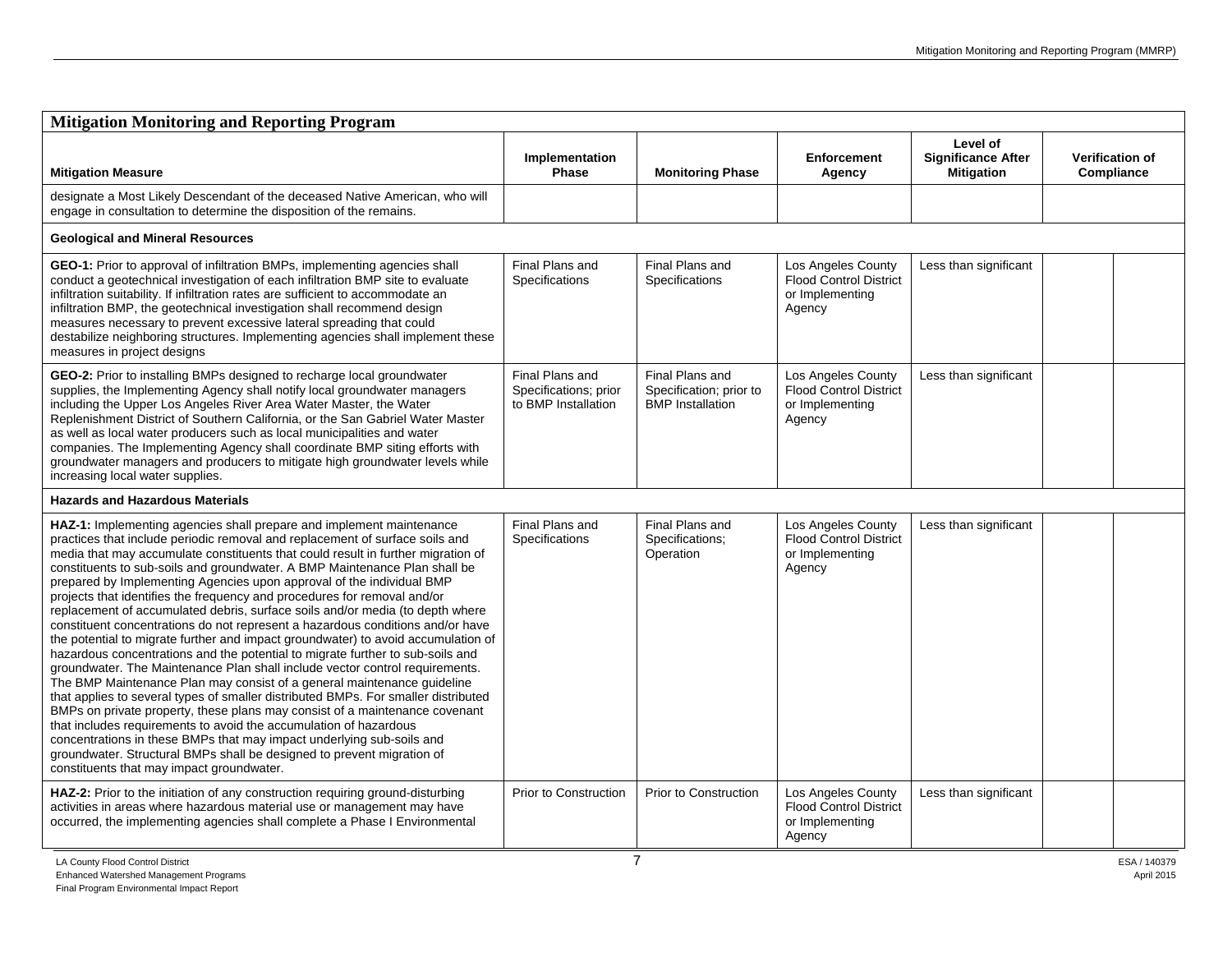| <b>Mitigation Monitoring and Reporting Program</b>                                                                                                                                                                                                                                                                                                                                                                                                                                                                                                                                                                                                                                                                                           |                                   |                                   |                                                                                  |                                                            |                                      |  |  |
|----------------------------------------------------------------------------------------------------------------------------------------------------------------------------------------------------------------------------------------------------------------------------------------------------------------------------------------------------------------------------------------------------------------------------------------------------------------------------------------------------------------------------------------------------------------------------------------------------------------------------------------------------------------------------------------------------------------------------------------------|-----------------------------------|-----------------------------------|----------------------------------------------------------------------------------|------------------------------------------------------------|--------------------------------------|--|--|
| <b>Mitigation Measure</b>                                                                                                                                                                                                                                                                                                                                                                                                                                                                                                                                                                                                                                                                                                                    | Implementation<br>Phase           | <b>Monitoring Phase</b>           | <b>Enforcement</b><br>Agency                                                     | Level of<br><b>Significance After</b><br><b>Mitigation</b> | <b>Verification of</b><br>Compliance |  |  |
| Site Assessment (ESA) in accordance with American Society for Testing and<br>Materials (ASTM) Standard E1527-13 for each construction site. Any<br>recommended follow up sampling (Phase II activities) set forth in the Phase I<br>ESA shall be implemented prior to construction. The results of Phase II studies,<br>if necessary, shall be submitted to the local overseeing agency and any required<br>remediation or further delineation of identified contamination shall be completed<br>prior to commencement of construction.                                                                                                                                                                                                      |                                   |                                   |                                                                                  |                                                            |                                      |  |  |
| HAZ-3: Implementing Agencies shall require that those BMPs that are within an<br>airport land use plan area are compatible with criteria specified in FAA Advisory<br>Circular No: 150/5200-33B (FAA, 2007). If the proposed BMP is within the<br>minimum separation criteria, the Implementing Agency shall consult with the<br>airport and collaboratively evaluate whether the potential increase in wildlife<br>hazards can be mitigated.                                                                                                                                                                                                                                                                                                | Final Plans and<br>Specifications | Final Plans and<br>Specifications | Los Angeles County<br><b>Flood Control District</b><br>or Implementing<br>Agency | Less than significant                                      |                                      |  |  |
| <b>Hydrology and Water Quality</b>                                                                                                                                                                                                                                                                                                                                                                                                                                                                                                                                                                                                                                                                                                           |                                   |                                   |                                                                                  |                                                            |                                      |  |  |
| HYDRO-1: Prior to approving an infiltration BMP, the Permittee shall conduct an<br>evaluation of the suitability of the BMP location. Appropriate infiltration BMP sites<br>should avoid areas with low permeability where recharge could adversely affect<br>neighboring subsurface infrastructure.                                                                                                                                                                                                                                                                                                                                                                                                                                         | Final Plans and<br>Specifications | Final Plans and<br>Specifications | Los Angeles County<br><b>Flood Control District</b><br>or Implementing<br>Agency | Less than significant                                      |                                      |  |  |
| HYDRO-2: Prior to approving an infiltration BMP, the Permitee shall identify pre-<br>treatment technologies, type, and depth of filtration media; depth to groundwater;<br>and other design considerations necessary to prevent contaminants from<br>impacting groundwater quality. The design shall consider stormwater quality<br>data within the BMP's collection area to assess the need and type of treatment<br>and filtration controls. Local design manuals and ordinances requiring minimum<br>separation distance to groundwater shall also be met as part of the design.                                                                                                                                                          | Final Plans and<br>Specifications | Final Plans and<br>Specifications | Los Angeles County<br><b>Flood Control District</b><br>or Implementing<br>Agency | Less than significant                                      |                                      |  |  |
| <b>HYDRO-3:</b> Prior to the installation of an infiltration BMP, the Permittee shall<br>conduct a regulatory database review for contaminated groundwater sites within<br>a quarter mile of the proposed infiltration facility. The review shall include<br>locations of on-site wastewater treatment systems that could be affected by the<br>BMP. The Permittee shall identify whether any contaminated groundwater<br>plumes or leach fields are present within close proximity to the BMP location that<br>could be affected by infiltrated water and whether coordination with the local and<br>state environmental protection overseeing agency and responsible party is<br>warranted prior to final design of infiltration facility. | Final Plans and<br>Specifications | Final Plans and<br>Specifications | Los Angeles County<br><b>Flood Control District</b><br>or Implementing<br>Agency | Less than significant                                      |                                      |  |  |
| HYDRO-4: Prior to approving a structural BMP, the implementing agencies shall<br>conduct an evaluation of the potential hydromodification impacts of the project.<br>The evaluation shall recommend design measures necessary to prevent or<br>minimize any identified impacts, including flooding, erosion and/or scour. Design<br>measures could include velocity dissipaters and bank re-enforcement<br>components. Implementing agencies shall include these measures in project<br>designs.                                                                                                                                                                                                                                             | Final Plans and<br>Specifications | Final Plans and<br>Specifications | Los Angeles County<br>Flood Control District<br>or Implementing<br>Agency        | Less than significant                                      |                                      |  |  |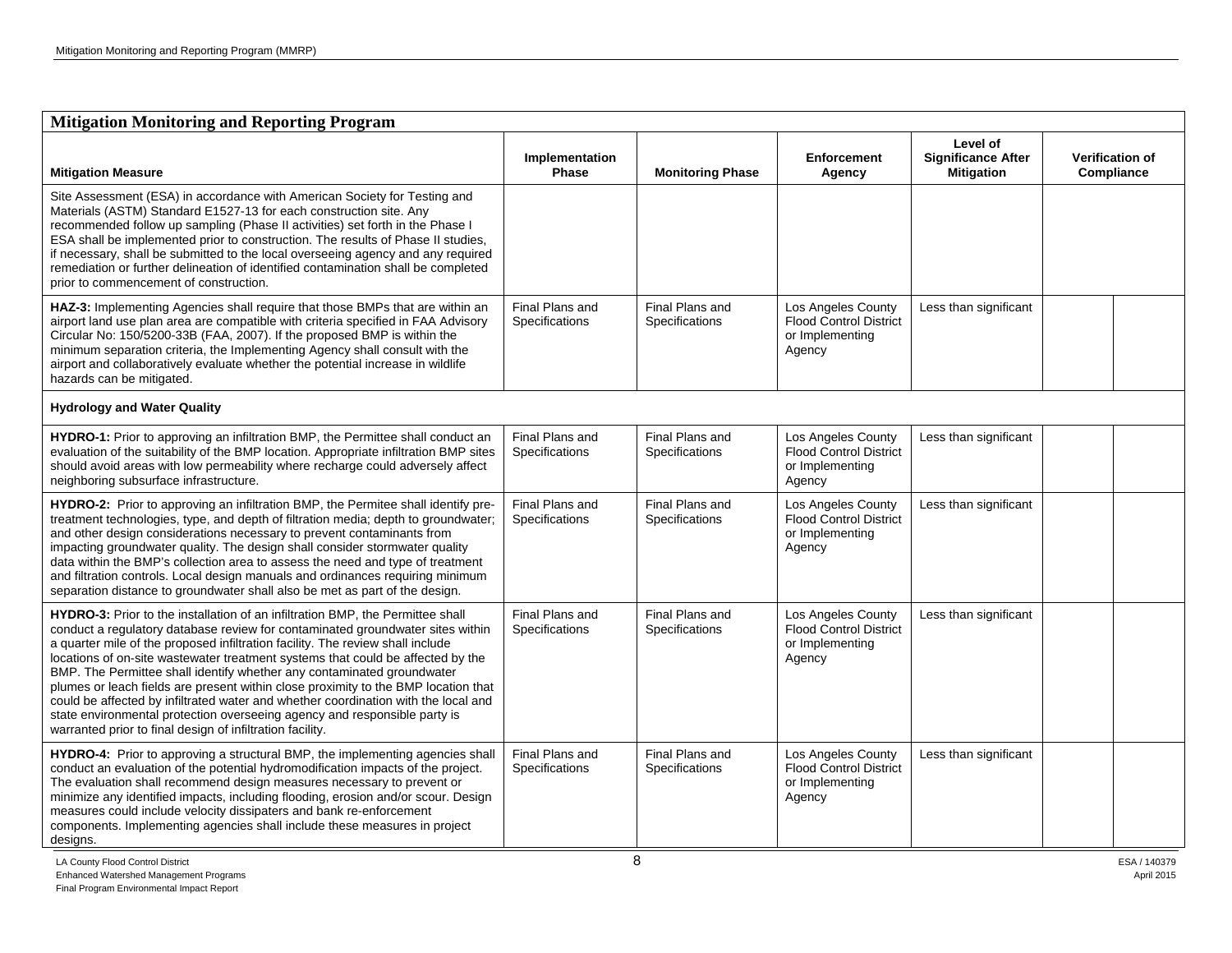| <b>Mitigation Monitoring and Reporting Program</b>                                                                                                                                                                                                                                                                                                                                                                                                                                                                    |                                                 |                                                 |                                                                                  |                                                                                                                                                                           |                                                                     |  |
|-----------------------------------------------------------------------------------------------------------------------------------------------------------------------------------------------------------------------------------------------------------------------------------------------------------------------------------------------------------------------------------------------------------------------------------------------------------------------------------------------------------------------|-------------------------------------------------|-------------------------------------------------|----------------------------------------------------------------------------------|---------------------------------------------------------------------------------------------------------------------------------------------------------------------------|---------------------------------------------------------------------|--|
| <b>Mitigation Measure</b>                                                                                                                                                                                                                                                                                                                                                                                                                                                                                             | Implementation<br><b>Phase</b>                  | <b>Monitoring Phase</b>                         | <b>Enforcement</b><br>Agency                                                     | Level of<br><b>Significance After</b><br><b>Mitigation</b>                                                                                                                | <b>Verification of</b><br>Compliance                                |  |
| <b>Noise</b>                                                                                                                                                                                                                                                                                                                                                                                                                                                                                                          |                                                 |                                                 |                                                                                  |                                                                                                                                                                           |                                                                     |  |
| <b>NOISE-1:</b> The implementing agencies shall implement the following measures<br>during construction as needed::                                                                                                                                                                                                                                                                                                                                                                                                   | <b>During Construction</b>                      | During Construction                             | Los Angeles County<br><b>Flood Control District</b>                              | Significant and<br>unavoidable for                                                                                                                                        |                                                                     |  |
| Include design measures necessary to reduce the construction noise levels<br>where feasible. These measures may include noise barriers, curtains, or<br>shields.                                                                                                                                                                                                                                                                                                                                                      |                                                 |                                                 | or Implementing<br>Agency                                                        | construction, less<br>than significant for<br>operations                                                                                                                  |                                                                     |  |
| Place noise-generating construction activities (e.g., operation of<br>compressors and generators, cement mixing, general truck idling) as far as<br>possible from the nearest noise-sensitive land uses.                                                                                                                                                                                                                                                                                                              |                                                 | significant and<br>unavoidable                  |                                                                                  |                                                                                                                                                                           | (threshold 3.10-1);<br>less than significant<br>(threshold 3.10-3); |  |
| Locate stationary construction noise sources as far from adjacent noise-<br>$\bullet$<br>sensitive receptors as possible.                                                                                                                                                                                                                                                                                                                                                                                             |                                                 |                                                 |                                                                                  | (threshold 3.10-4);                                                                                                                                                       |                                                                     |  |
| If construction is to occur near a school, the construction contractor shall<br>$\bullet$<br>coordinate the with school administration in order to limit disturbance to the<br>campus. Efforts to limit construction activities to non-school days shall be<br>encouraged.                                                                                                                                                                                                                                            |                                                 |                                                 |                                                                                  |                                                                                                                                                                           |                                                                     |  |
| For the centralized and regional BMP projects located adjacent to noise-<br>$\bullet$<br>sensitive land uses, identify a liaison for these off-site sensitive receptors,<br>such as residents and property owners, to contact with concerns regarding<br>construction noise and vibration. The liaison's telephone number(s) shall be<br>prominently displayed at construction locations.                                                                                                                             |                                                 |                                                 |                                                                                  |                                                                                                                                                                           |                                                                     |  |
| For the centralized and regional BMP projects located adjacent to noise-<br>sensitive land uses, notify in writing all landowners and occupants of properties<br>adjacent to the construction area of the anticipated construction schedule at<br>least 2 weeks prior to groundbreaking.                                                                                                                                                                                                                              |                                                 |                                                 |                                                                                  |                                                                                                                                                                           |                                                                     |  |
| NOISE-2: All structural BMPs that employ mechanized stationary equipment that<br>generate noise levels shall comply with the applicable noise standards<br>established by the implementing agency with jurisdiction over the structural BMP<br>site. The equipment shall be designed with noise-attenuating features (e.g.,<br>enclosures) and/or located at areas (e.g., belowground) where nearby noise-<br>sensitive land uses would not be exposed to a perceptible noise increase in their<br>noise environment. | Final Plans and<br>Specifications,<br>Operation | Final Plans and<br>Specifications;<br>Operation | Los Angeles County<br><b>Flood Control District</b><br>or Implementing<br>Agency | Significant and<br>unavoidable for<br>construction, less<br>than significant for<br>operations<br>$(threshold 3.10-1);$<br>less than significant<br>(threshold $3.10-3$ ) |                                                                     |  |
| <b>Public Services and Recreation</b>                                                                                                                                                                                                                                                                                                                                                                                                                                                                                 |                                                 |                                                 |                                                                                  |                                                                                                                                                                           |                                                                     |  |
| <b>PS-1:</b> The Permittee implementing the EWMP project shall provide reasonable<br>advance notification to the service providers such as fire, police, local<br>businesses, home owners and residents of adjacent to and within areas<br>potentially affected by the proposed EWMP project about the nature, extent and<br>duration of construction activities. Interim updates should be provided to inform<br>them of the status of the construction activities.                                                  | Pre-Construction:<br><b>During Construction</b> | Pre-Construction:<br>During Construction        | Los Angeles County<br><b>Flood Control District</b><br>or Implementing<br>Agency | Less than significant                                                                                                                                                     |                                                                     |  |